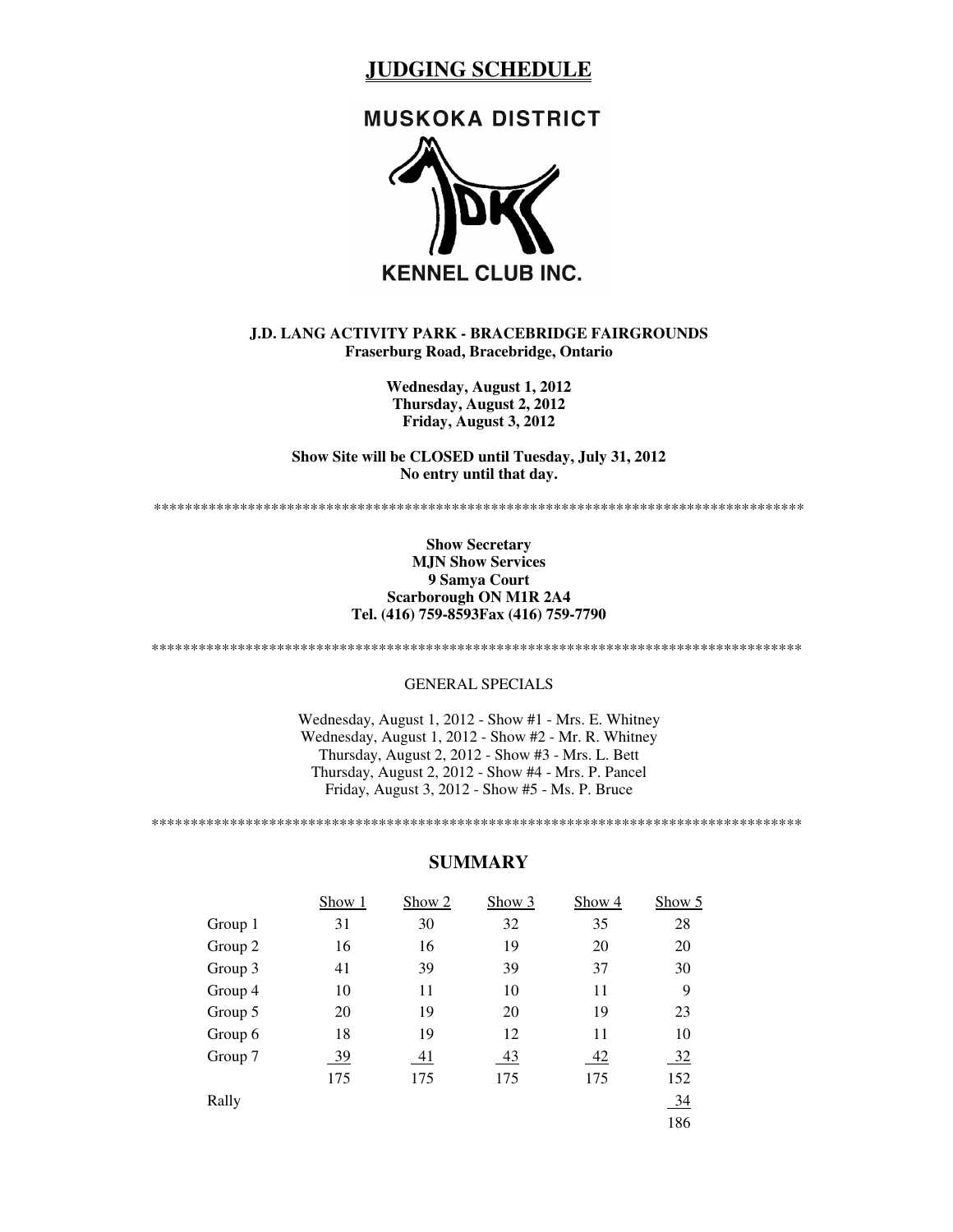# **WEDNESDAY, AUGUST 1, 2012 SHOW #1**

## **RING 1 - JUDGE: Mr. R. Whitney**

| $8:00$ a.m. 13 |                         | Ret (Golden)           | $8-4-1-0$       |
|----------------|-------------------------|------------------------|-----------------|
|                | 4                       | <b>Barbet</b>          | $1 - 2 - 1 - 0$ |
|                | 1                       | Pointer                | $0-0-0-1$       |
|                | 1                       | Ret (Flat-Coated)      | $1 - 0 - 0 - 0$ |
|                | 3                       | Ret (Labrador)         | $2 - 1 - 0 - 0$ |
|                | 3                       | Setter (Gordon)        | $0 - 3 - 0 - 0$ |
|                | 1                       | Setter (Irish)         | $0 - 0 - 1 - 0$ |
|                | 1                       | Span (Am Cocker)       | $0 - 0 - 1 - 0$ |
|                | 1                       | Span (Brittany)        | $0 - 0 - 1 - 0$ |
|                | 3                       | Span (Eng Cocker)      | $2 - 1 - 0 - 0$ |
| $9:15$ a.m.    |                         | <b>Judging Group 1</b> |                 |
|                |                         |                        |                 |
| $9:30$ a.m.    | $\overline{\mathbf{c}}$ | Beagle                 | $0 - 0 - 0 - 2$ |
|                | 3                       | <b>Borzoi</b>          | $1 - 1 - 1 - 0$ |
|                | $\overline{c}$          | Dachshund (MS)         | $0 - 0 - 1 - 1$ |
|                | $\mathbf{1}$            | Irish Wolfhound        | $0 - 0 - 1 - 0$ |
|                | 1                       | Afghan Hound           | $1 - 0 - 0 - 0$ |
|                | 4                       | Saluki                 | $2 - 0 - 1 - 1$ |
|                | 3                       | Whippet                | $0 - 0 - 0 - 3$ |
| $10:10$ a.m.   |                         | <b>Judging Group 2</b> |                 |
| $10:25$ a.m.   | 2                       | <b>Boston Terrier</b>  | $1 - 1 - 0 - 0$ |
|                | 5                       | <b>Bulldog</b>         | $0 - 3 - 2 - 0$ |
|                | $\overline{4}$          | French Bulldog         | $0 - 2 - 2 - 0$ |
|                | $\overline{c}$          | Poodle (Miniature)     | $1 - 1 - 0 - 0$ |
|                | $\overline{c}$          | Keeshond               | $0-1-1-0$       |
|                | $\mathbf{1}$            | Poodle (Standard)      | $0 - 0 - 0 - 1$ |
|                | $\overline{c}$          | Shih Tzu               | $0 - 1 - 1 - 0$ |
| $11:10$ a.m.   |                         | <b>Judging Group 6</b> |                 |
|                |                         |                        |                 |

#### **RING 1 - JUDGE: Mrs. E. Whitney**

| $11:25$ a.m.  | <b>Aust Cattle Dog</b>     | $0-0-1-0$       |
|---------------|----------------------------|-----------------|
| 3             | <b>Australian Shepherd</b> | $1 - 0 - 1 - 1$ |
| 2             | <b>Bearded Collie</b>      | $1 - 0 - 1 - 0$ |
| 1             | Belgian Shepherd           | $0-1-0-0$       |
| 1             | Bouvier                    | $0-0-1-0$       |
| 1             | Collie (Smooth)            | $0-0-0-1$       |
| 6             | German Shepherd            | $2 - 3 - 0 - 1$ |
| 1             | Norwegian Buhund           | $0-0-1-0$       |
| 12:05 p.m. 10 | <b>Shetland Sheepdog</b>   | $6-4-0-0$       |
|               | Welsh Corgi (C)            | $2 - 6 - 2 - 1$ |
|               |                            |                 |

|             | Welsh Corgi (P)        | $1 - 0 - 0 - 1$ |
|-------------|------------------------|-----------------|
| $1:00$ p.m. | <b>Judging Group 7</b> |                 |

#### LUNCH

## **RING 1 - JUDGE: Mrs. L. Bett**

| 1:45 p.m.   | 1 | Chihuahua (SC)            | $0 - 0 - 0 - 1$ |
|-------------|---|---------------------------|-----------------|
|             | 3 | Griffon (Brussels)        | $1 - 0 - 1 - 1$ |
|             | 3 | Havanese                  | $0 - 1 - 1 - 1$ |
|             | 1 | Italian Greyhound         | $0 - 0 - 0 - 1$ |
|             | 1 | <b>Miniature Pinscher</b> | $0 - 0 - 1 - 0$ |
|             | 1 | Pekingese                 | $0 - 0 - 1 - 0$ |
|             | 6 | Pug                       | $2 - 2 - 2 - 0$ |
|             | 2 | <b>Toy Manchester</b>     | $1 - 1 - 0 - 0$ |
|             | 2 | Yorkshire Terrier         | $1 - 1 - 0 - 0$ |
| $2:35$ p.m. |   | <b>Judging Group 5</b>    |                 |
| $2:50$ p.m. | 1 | Airedale Terrier          | $0 - 0 - 1 - 0$ |
|             | 1 | Australian Terrier        | $0-1-0-0$       |
|             | 1 | Cesky Terrier             | $0-0-0-1$       |
|             | 2 | <b>Manchester Terrier</b> | $1 - 0 - 0 - 1$ |
|             | 2 | Norfolk Terrier           | $0-1-1-0$       |
|             | 1 | Parson Russell            | $0 - 0 - 0 - 1$ |
|             | 2 | Schnauzer (Min)           | $0-1-1-0$       |
| $3:15$ p.m. |   | <b>Judging Group 4</b>    |                 |

#### **RING 1 - JUDGE: Mrs. E. Whitney**

| 3:40 p.m. |   | Bernese Mtn Dog             | $0-0-1-0$       |
|-----------|---|-----------------------------|-----------------|
|           | 2 | <b>Black Russian</b>        | $0-1-0-1$       |
|           | 7 | Boxer                       | $1 - 3 - 3 - 0$ |
|           | 2 | <b>Bullmastiff</b>          | $0-0-1-1$       |
|           | 7 | Doberman Pinscher           | $2 - 3 - 1 - 1$ |
|           | 1 | <b>Great Pyrenees</b>       | $0-0-1-0$       |
|           | 1 | Mastiff                     | $0-0-1-0$       |
|           | 5 | Newfoundland                | $1 - 4 - 0 - 0$ |
|           | 7 | Portuguese Wtr Dog          | $1 - 3 - 2 - 1$ |
|           | 5 | Rottweiler                  | $1-4-0-0$       |
|           | 1 | Siberian Husky              | $0-0-0-1$       |
|           | 2 | St. Bernard                 | $1 - 1 - 0 - 0$ |
|           |   | <b>Group Judging Upon</b>   |                 |
|           |   | <b>Completion of Breeds</b> |                 |

# **WEDNESDAY, AUGUST 1, 2012 SHOW #2**

\*\*\*\*\*\*\*\*\*\*\*\*\*\*\*\*\*\*\*\*\*\*\*\*\*\*\*\*\*\*\*\*\*\*\*\*\*\*\*\*\*\*\*\*\*\*\*\*\*\*\*\*\*\*\*\*\*\*\*\*\*\*\*\*\*\*\*\*\*\*\*\*\*\*\*\*\*\*\*\*\*\*\*

#### **RING 2 - JUDGE: Mrs. E. Whitney**

| $8:00$ a.m. 6 |   | Pug                       | $2 - 2 - 2 - 0$ |
|---------------|---|---------------------------|-----------------|
|               |   | Chihuahua (SC)            | $0-0-0-1$       |
|               | 3 | Griffon (Brussels)        | $0 - 1 - 1 - 1$ |
|               | 3 | Havanese                  | $0 - 1 - 1 - 1$ |
|               |   | <b>Miniature Pinscher</b> | $0-0-1-0$       |
|               | 1 | Pekingese                 | $0-0-1-0$       |
|               | 2 | Toy Manchester            | $1 - 1 - 0 - 0$ |
|               |   |                           |                 |

|             | <b>Yorkshire Terrier</b> | $1 - 1 - 0 - 0$ |
|-------------|--------------------------|-----------------|
| $8:50$ a.m. | <b>Judging Group 5</b>   |                 |

# **RING 2 - JUDGE: Mrs. L. Bett**

| $9:05$ a.m. | 1 Bernese Mtn Dog | $0-0-1-0$       |
|-------------|-------------------|-----------------|
|             | 2 Black Russian   | $0-1-0-1$       |
|             | 5 Boxer           | $1 - 1 - 3 - 0$ |
|             | 2 Bullmastiff     | $0-0-1-1$       |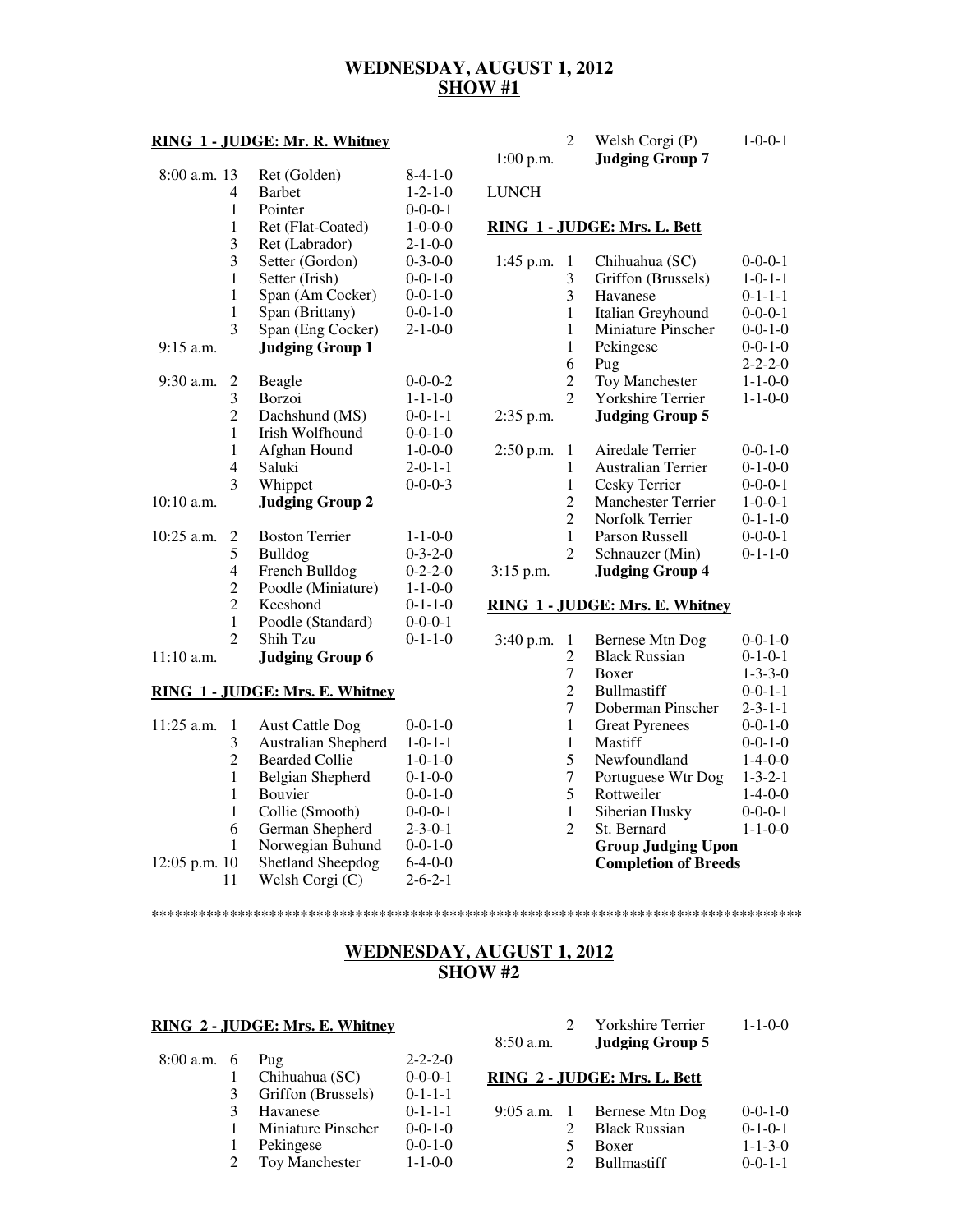### **RING 2 - JUDGE: Mrs. L. Bett (cont'd)**

|              | 7  | Doberman Pinscher      | $2 - 3 - 1 - 1$ |
|--------------|----|------------------------|-----------------|
|              | 1  | <b>Great Pyrenees</b>  | $0 - 0 - 1 - 0$ |
|              | 1  | Mastiff                | $0 - 0 - 1 - 0$ |
| 9:50 a.m.    | 4  | Newfoundland           | $1 - 3 - 0 - 0$ |
|              | 7  | Portuguese Wtr Dog     | $1 - 3 - 2 - 1$ |
|              | 5  | Rottweiler             | $1-4-0-0$       |
|              | 1  | Siberian Husky         | $0-0-0-1$       |
|              | 2  | St. Bernard            | $1 - 1 - 0 - 0$ |
| $10:40$ a.m. |    | <b>Judging Group 3</b> |                 |
| $10:55$ a.m. | 4  | <b>Barbet</b>          | $1 - 2 - 1 - 0$ |
|              | 1  | Pointer                | $0-0-0-1$       |
|              | 1  | Ret (Flat-Coated)      | $1 - 0 - 0 - 0$ |
|              | 13 | Ret (Golden)           | $8-4-1-0$       |
|              | 1  | Setter (Gordon)        | $0-1-0-0$       |
|              | 1  | Setter (Irish)         | $0-0-1-0$       |
|              | 1  | Span (Am Cocker)       | $0 - 0 - 1 - 0$ |
|              | 1  | Span (Brittany)        | $0-0-1-0$       |
|              | 3  | Span (Eng Cocker)      | $2 - 1 - 0 - 0$ |
|              | 3  | Ret (Labrador)         | $2 - 1 - 0 - 0$ |
| 12:05 p.m.   |    | <b>Judging Group 1</b> |                 |

#### **RING 2 - JUDGE: Mr. R. Whitney**

|                | Airedale Terrier          | $0-0-1-0$              |
|----------------|---------------------------|------------------------|
|                | <b>Australian Terrier</b> | $0-1-0-0$              |
|                | Cairn Terrier             | $0-1-0-0$              |
|                | Cesky Terrier             | $0-0-0-1$              |
| 2              | <b>Manchester Terrier</b> | $1 - 0 - 0 - 1$        |
| $\mathfrak{D}$ | Norfolk Terrier           | $0-1-1-0$              |
| 1              | Parson Russell            | $0-0-0-1$              |
| 2              | Schnauzer (Min)           | $0-1-1-0$              |
|                |                           |                        |
|                |                           | <b>Judging Group 4</b> |

LUNCH

# $1.45$  p.m. 1  $\Lambda$  film Hound 1.0.0.0

**RING 2 - JUDGE: Mrs. E. Whitney**

| $1:45$ p.m.<br>1 | Afghan Hound           | $1 - 0 - 0 - 0$ |
|------------------|------------------------|-----------------|
| 2                | Beagle                 | $0 - 0 - 0 - 2$ |
| 2                | <b>Borzoi</b>          | $1 - 0 - 1 - 0$ |
| 2                | Dachshund (MS)         | $0-0-1-1$       |
| $\overline{2}$   | Irish Wolfhound        | $0-1-1-0$       |
| 4                | Saluki                 | $2 - 0 - 1 - 1$ |
| 3                | Whippet                | $0 - 0 - 0 - 3$ |
| 2:25 p.m.        | <b>Judging Group 2</b> |                 |
| 2:40 p.m. 2      | Keeshond               | $0 - 1 - 1 - 0$ |
| 1                | Lhasa Apso             | $1 - 0 - 0 - 0$ |
| 2                | Poodle (Miniature)     | $1 - 1 - 0 - 0$ |
| 2                | Shih Tzu               | $0-1-1-0$       |
| $\overline{c}$   | <b>Boston Terrier</b>  | $1 - 1 - 0 - 0$ |
| 5                | <b>Bulldog</b>         | $0 - 3 - 2 - 0$ |
| 4                | French Bulldog         | $0 - 2 - 2 - 0$ |
| 1                | Poodle (Standard)      | $0-0-0-1$       |
| $3:25$ p.m.      | <b>Judging Group 6</b> |                 |

## **RING 2 - JUDGE: Mr. R. Whitney**

| 3:40 p.m. | <b>Aust Cattle Dog</b>      | $0 - 0 - 1 - 0$ |
|-----------|-----------------------------|-----------------|
| 6         | Australian Shepherd         | $2 - 2 - 1 - 1$ |
| 2         | <b>Bearded Collie</b>       | $1 - 0 - 1 - 0$ |
| 1         | Belgian Shepherd            | $0-1-0-0$       |
| 1         | <b>Bouvier</b>              | $0-0-1-0$       |
| 1         | Collie (Smooth)             | $0-0-0-1$       |
| 5         | German Shepherd             | $2 - 3 - 0 - 0$ |
| 1         | Norwegian Buhund            | $0 - 0 - 1 - 0$ |
| 1         | Old Eng Sheepdog            | $0-0-1-0$       |
| 9         | Shetland Sheepdog           | $6 - 3 - 0 - 0$ |
| 11        | Welsh Corgi (C)             | $2 - 6 - 2 - 1$ |
| 2         | Welsh Corgi (P)             | $1 - 0 - 0 - 1$ |
|           | <b>Group Judging Upon</b>   |                 |
|           | <b>Completion of Breeds</b> |                 |

# **THURSDAY, AUGUST 2, 2012 SHOW #3**

\*\*\*\*\*\*\*\*\*\*\*\*\*\*\*\*\*\*\*\*\*\*\*\*\*\*\*\*\*\*\*\*\*\*\*\*\*\*\*\*\*\*\*\*\*\*\*\*\*\*\*\*\*\*\*\*\*\*\*\*\*\*\*\*\*\*\*\*\*\*\*\*\*\*\*\*\*\*\*\*\*\*\*

#### **RING 1 - JUDGE: Mr. R. Whitney**

| $8:00$ a.m. | 6 | <b>Boxer</b>                          | $1 - 2 - 3 - 0$ |
|-------------|---|---------------------------------------|-----------------|
|             | 2 | <b>Bullmastiff</b>                    | $0-0-1-1$       |
|             | 1 | Mastiff                               | $0-0-1-0$       |
|             | 3 | Rottweiler                            | $1 - 2 - 0 - 0$ |
|             | 2 | <b>Black Russian</b>                  | $0-1-0-1$       |
| $8:50$ a.m. | 7 | Doberman Pinscher                     | $2 - 2 - 1 - 2$ |
|             | 3 | <b>Great Pyrenees</b>                 | $1 - 1 - 1 - 0$ |
|             | 4 | Newfoundland                          | $1 - 3 - 0 - 0$ |
|             | 8 | Portuguese Wtr Dog                    | $2 - 3 - 2 - 1$ |
|             | 1 | Siberian Husky                        | $0-0-0-1$       |
| $9:35$ a.m. | 2 | St. Bernard<br><b>Judging Group 3</b> | $1 - 1 - 0 - 0$ |
| $9:50$ a.m. | 6 | Pug                                   | $2 - 2 - 2 - 0$ |
|             | 1 | Chihuahua (SC)                        | $0-0-0-1$       |

|            | 5 | Griffon (Brussels)       | $2 - 1 - 1 - 1$ |
|------------|---|--------------------------|-----------------|
|            | 3 | Havanese                 | $0 - 1 - 1 - 1$ |
|            |   | Miniature Pinscher       | $0-0-1-0$       |
|            |   | Pekingese                | $0-0-1-0$       |
|            | 2 | Toy Manchester           | $1 - 1 - 0 - 0$ |
|            |   | <b>Yorkshire Terrier</b> | $0-1-0-0$       |
| 10:40 a.m. |   | <b>Judging Group 5</b>   |                 |

# **RING 1 - JUDGE: Mrs. E. Whitney**

| $10:55$ a.m. |    | <b>Barbet</b>     | $1 - 2 - 1 - 0$ |
|--------------|----|-------------------|-----------------|
|              |    | Pointer           | $0-0-0-1$       |
|              | 3  | Ret (Flat-Coated) | $3-0-0-0$       |
|              | 12 | Ret (Golden)      | $8 - 3 - 1 - 0$ |
| $11:45$ a.m. |    | Setter (Gordon)   | $0-1-0-0$       |
|              |    | Setter (Irish)    | $0-0-1-0$       |
|              | 1  | Span (Am Cocker)  | $0-0-1-0$       |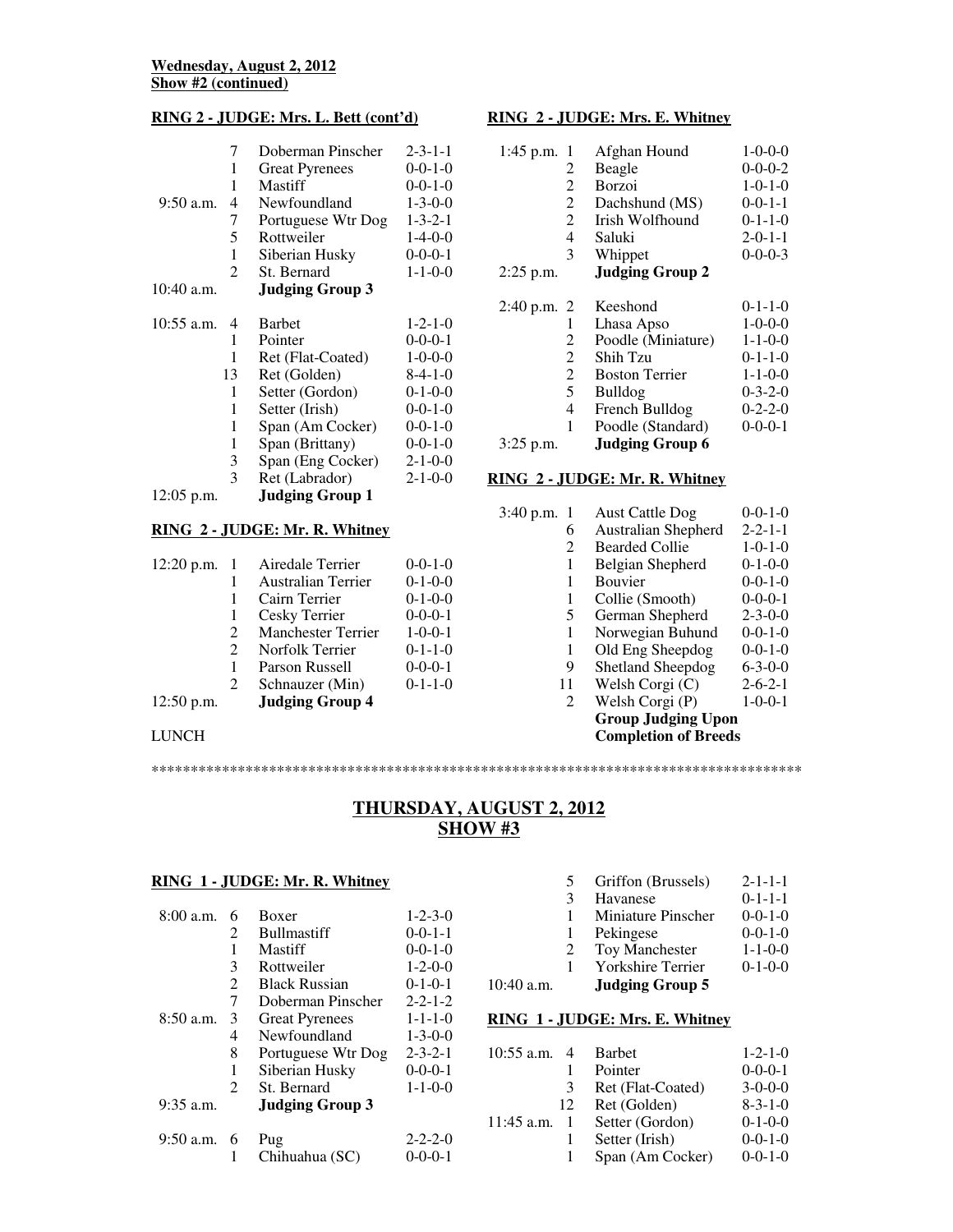#### **Thursday, August 2, 2012 Show #3 (continued)**

## **RING 1 - JUDGE: Mrs. E. Whitney (cont'd)**

| $12:15$ p.m. | 1<br>3<br>4<br>1 | Span (Brittany)<br>Span (Eng Cocker)<br>Ret (Labrador)<br>Vizlsa<br><b>Judging Group 1</b> | $0-0-1-0$<br>$2 - 1 - 0 - 0$<br>$3 - 1 - 0 - 0$<br>$1 - 0 - 0 - 0$ |
|--------------|------------------|--------------------------------------------------------------------------------------------|--------------------------------------------------------------------|
|              |                  |                                                                                            |                                                                    |
| LUNCH        |                  |                                                                                            |                                                                    |
| $1:00$ p.m.  | 1                | Airedale Terrier                                                                           | $0-0-1-0$                                                          |
|              | 1                | Australian Terrier                                                                         | $0-1-0-0$                                                          |
|              | 1                | Cesky Terrier                                                                              | $0-0-0-1$                                                          |
|              | 2                | <b>Manchester Terrier</b>                                                                  | $1 - 0 - 0 - 1$                                                    |
|              | 2                | Norfolk Terrier                                                                            | $0 - 1 - 1 - 0$                                                    |
|              | 1                | Parson Russell                                                                             | $0-0-0-1$                                                          |
|              | $\mathfrak{D}$   | Schnauzer (Min)                                                                            | $0-1-1-0$                                                          |
| $1:25$ p.m.  |                  | <b>Judging Group 4</b>                                                                     |                                                                    |

## **RING 1 - JUDGE: Mrs. L. Bett**

|               |                     | $1 - 0 - 0 - 0$          |
|---------------|---------------------|--------------------------|
| $\mathcal{L}$ | <b>Basset Hound</b> | $0-1-0-1$                |
| 3             | Beagle              | $0-0-1-2$                |
|               | <b>Borzoi</b>       | $0-0-1-0$                |
| 2             | Dachshund (MS)      | $0-0-1-1$                |
|               | Irish Wolfhound     | $0-0-1-0$                |
| 6             | Saluki              | $2 - 2 - 1 - 1$          |
|               |                     | 1:40 p.m. 1 Afghan Hound |

| $2:25$ p.m. |                            | Whippet<br><b>Judging Group 2</b>                                                                                    | $0 - 0 - 0 - 3$                                                                                                 |
|-------------|----------------------------|----------------------------------------------------------------------------------------------------------------------|-----------------------------------------------------------------------------------------------------------------|
| $2:40$ p.m. | 1<br>1<br>1<br>2<br>2<br>4 | Keeshond<br>Lhasa Apso<br>Poodle (Standard)<br>Shih Tzu<br><b>Boston Terrier</b><br><b>Bulldog</b><br>French Bulldog | $0-0-1-0$<br>$1 - 0 - 0 - 0$<br>$0 - 0 - 0 - 1$<br>$0-1-0-0$<br>$1 - 1 - 0 - 0$<br>$0-1-1-0$<br>$0 - 2 - 2 - 0$ |
| $3:10$ p.m. |                            | <b>Judging Group 6</b>                                                                                               |                                                                                                                 |

#### **RING 1 - JUDGE: Mr. M. Chaloux**

| 3:25 p.m.<br>6   | <b>Australian Shepherd</b>  | $3 - 2 - 1 - 0$ |
|------------------|-----------------------------|-----------------|
| 2                | <b>Bearded Collie</b>       | $1 - 0 - 1 - 0$ |
| 1                | Belgian Shepherd            | $0-1-0-0$       |
| 1                | <b>Bouvier</b>              | $0 - 0 - 1 - 0$ |
| 1                | Collie (Smooth)             | $0-0-0-1$       |
| 7                | German Shepherd             | $2 - 5 - 0 - 0$ |
| 1                | Norwegian Buhund            | $0 - 0 - 1 - 0$ |
| $4:10$ p.m.<br>1 | Old Eng Sheepdog            | $0 - 0 - 1 - 0$ |
| 10               | <b>Shetland Sheepdog</b>    | $6-4-0-0$       |
| 11               | Welsh Corgi (C)             | $2 - 6 - 2 - 1$ |
| 2                | Welsh Corgi (P)             | $1 - 0 - 0 - 1$ |
|                  | <b>Group Judging Upon</b>   |                 |
|                  | <b>Completion of Breeds</b> |                 |

# \*\*\*\*\*\*\*\*\*\*\*\*\*\*\*\*\*\*\*\*\*\*\*\*\*\*\*\*\*\*\*\*\*\*\*\*\*\*\*\*\*\*\*\*\*\*\*\*\*\*\*\*\*\*\*\*\*\*\*\*\*\*\*\*\*\*\*\*\*\*\*\*\*\*\*\*\*\*\*\*\*\*\*

# **THURSDAY, AUGUST 2, 2012 SHOW #4**

# **RING 2 - JUDGE: Mr. M. Chaloux**

| $8:00$ a.m. | 4  | <b>Barbet</b>          | $1 - 2 - 1 - 0$ |
|-------------|----|------------------------|-----------------|
|             | 1  | Pointer                | $0-0-0-1$       |
|             | 3  | Ret (Flat-Coated)      | $3-0-0-0$       |
|             | 4  | Ret (Labrador)         | $3 - 1 - 0 - 0$ |
|             | 3  | Setter (Gordon)        | $0 - 3 - 0 - 0$ |
|             | 1  | Setter (Irish)         | $0-0-1-0$       |
|             | 1  | Span (Am Cocker)       | $0-0-1-0$       |
|             | 2  | Span (Brittany)        | $1 - 0 - 1 - 0$ |
| $8:45$ a.m. | 3  | Span (Eng Cocker)      | $2 - 1 - 0 - 0$ |
|             | 1  | Vizlsa                 | $1 - 0 - 0 - 0$ |
|             | 12 | Ret (Golden)           | $8 - 3 - 1 - 0$ |
| $9:25$ a.m. |    | <b>Judging Group 1</b> |                 |

# **RING 2 - JUDGE: Mrs. L. Bett**

| 9:40 a.m.    | 6  | Australian Shepherd      | $3 - 2 - 1 - 0$ |
|--------------|----|--------------------------|-----------------|
|              | 2  | <b>Bearded Collie</b>    | $1 - 0 - 1 - 0$ |
|              | 1  | Belgian Shepherd         | $0-1-0-0$       |
|              | 1  | <b>Bouvier</b>           | $0-0-1-0$       |
|              | 1  | Collie (Smooth)          | $0-0-0-1$       |
|              | 7  | German Shepherd          | $2 - 4 - 0 - 1$ |
|              | 1  | Norwegian Buhund         | $0-0-1-0$       |
| $10:25$ a.m. | 1  | Old Eng Sheepdog         | $0-0-1-0$       |
|              | 9  | <b>Shetland Sheepdog</b> | $6 - 3 - 0 - 0$ |
|              | 10 | Welsh Corgi (C)          | $2 - 5 - 2 - 1$ |
|              | 2  | Welsh Corgi (P)          | $1 - 0 - 0 - 1$ |

## 11:20 a.m. **Judging Group 7**

#### **RING 2 - JUDGE: Mr. P. Wendling**

| 11:35 a.m. |   | <b>Boston Terrier</b>  | $0-1-0-0$       |
|------------|---|------------------------|-----------------|
|            |   | Bulldog                | $0-1-1-0$       |
|            | 4 | French Bulldog         | $0 - 2 - 2 - 0$ |
|            |   | Keeshond               | $0-0-1-0$       |
|            |   | Poodle (Miniature)     | $0-1-0-0$       |
|            |   | Shih Tzu               | $0-1-0-0$       |
|            | ı | Poodle (Standard)      | $0-0-0-1$       |
| Noon       |   | <b>Judging Group 6</b> |                 |

#### **RING 2 - JUDGE: Mr. M. Chaloux**

| $12:45$ p.m. | $\overline{2}$ | <b>Black Russian</b>   | $0-1-0-1$       |
|--------------|----------------|------------------------|-----------------|
|              | 6              | <b>Boxer</b>           | $1 - 1 - 3 - 1$ |
|              | 2              | <b>Bullmastiff</b>     | $0-0-1-1$       |
|              | 6              | Doberman Pinscher      | $2 - 2 - 1 - 1$ |
| $1:25$ p.m.  | 3              | <b>Great Pyrenees</b>  | $1 - 1 - 1 - 0$ |
|              | 1              | Mastiff                | $0-0-1-0$       |
|              | 4              | Newfoundland           | $1 - 3 - 0 - 0$ |
|              | 7              | Portuguese Wtr Dog     | $2 - 2 - 2 - 1$ |
|              | 3              | Rottweiler             | $1 - 2 - 0 - 0$ |
|              | 1              | Siberian Husky         | $0-0-0-1$       |
|              | 2              | St. Bernard            | $1 - 1 - 0 - 0$ |
| $2:15$ p.m.  |                | <b>Judging Group 3</b> |                 |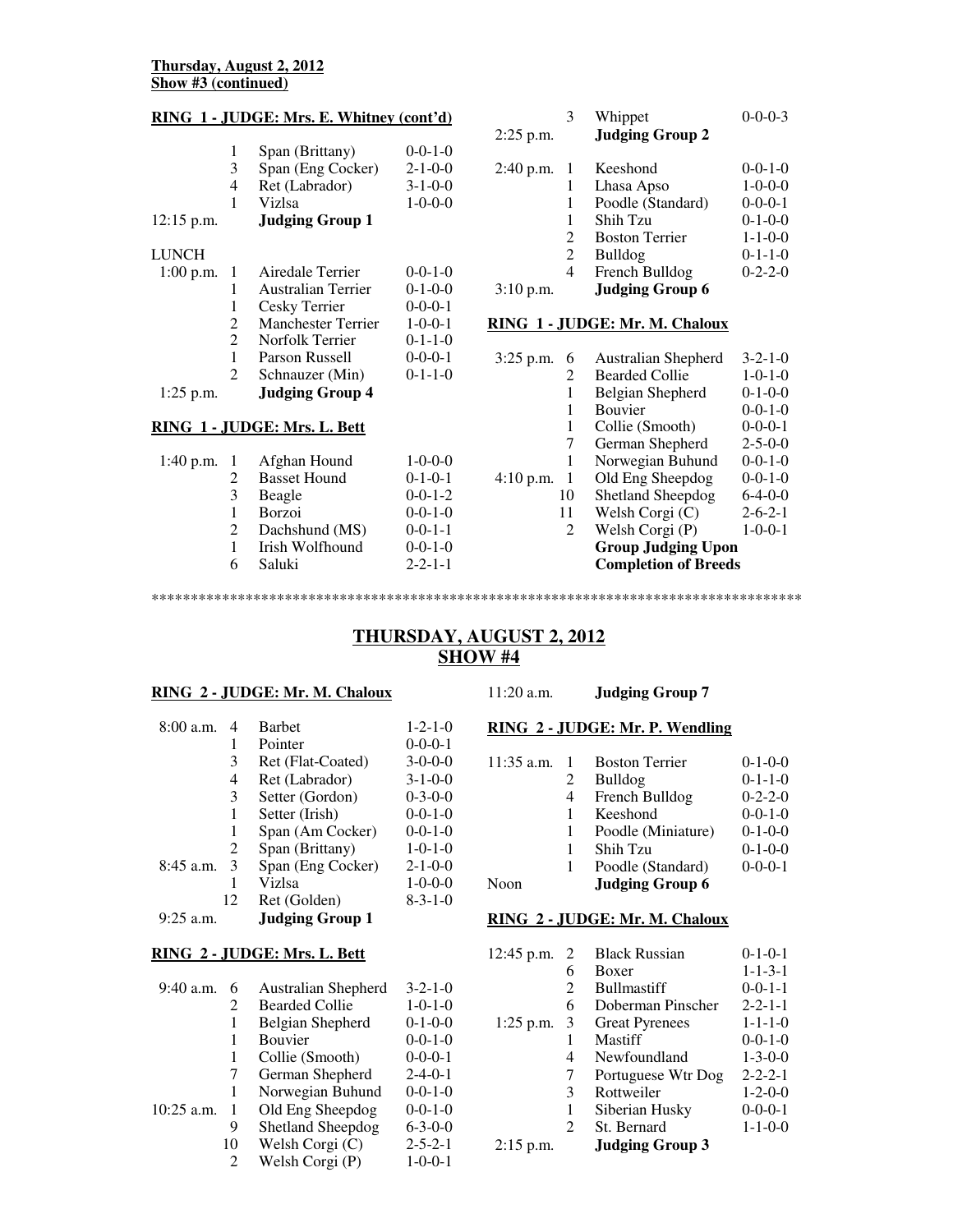## **RING 2 - JUDGE: Mr. P. Wendling**

| $2:30$ p.m.                    |   | Chihuahua (SC)           | $0-0-0-1$       |
|--------------------------------|---|--------------------------|-----------------|
|                                | 4 | Griffon (Brussels)       | $1 - 1 - 1 - 1$ |
|                                | 3 | Havanese                 | $0 - 1 - 1 - 1$ |
|                                | 1 | Miniature Pinscher       | $0-0-1-0$       |
|                                | 2 | <b>Toy Manchester</b>    | $1 - 1 - 0 - 0$ |
|                                | 1 | <b>Yorkshire Terrier</b> | $0-1-0-0$       |
|                                | 1 | Pekingese                | $0-0-1-0$       |
|                                | 6 | Pug                      | $2 - 2 - 2 - 0$ |
| $3:20$ p.m.                    |   | <b>Judging Group 5</b>   |                 |
| RING 2 - JUDGE: Mrs. P. Pancel |   |                          |                 |

|  | 3:35 p.m. 1 Airedale Terrier | $0-0-1-0$ |
|--|------------------------------|-----------|
|  | Australian Terrier           | $0-1-0-0$ |
|  | Cairn Terrier                | $0-1-0-0$ |

| 4:00 p.m.   | 1<br>2<br>2<br>1<br>2                | Cesky Terrier<br><b>Manchester Terrier</b><br>Norfolk Terrier<br>Parson Russell<br>Schnauzer (Min)<br><b>Judging Group 4</b>                                                         | $0-0-0-1$<br>$1 - 0 - 0 - 1$<br>$0 - 1 - 1 - 0$<br>$0-0-0-1$<br>$0 - 1 - 1 - 0$                                              |
|-------------|--------------------------------------|--------------------------------------------------------------------------------------------------------------------------------------------------------------------------------------|------------------------------------------------------------------------------------------------------------------------------|
| $4:15$ p.m. | 1<br>2<br>3<br>1<br>2<br>2<br>6<br>3 | Afghan Hound<br><b>Basset Hound</b><br>Beagle<br><b>Borzoi</b><br>Dachshund (MS)<br>Irish Wolfhound<br>Saluki<br>Whippet<br><b>Group Judging Upon</b><br><b>Completion of Breeds</b> | $1 - 0 - 0 - 0$<br>$0-1-0-1$<br>$0-0-1-2$<br>$0-0-1-0$<br>$0 - 0 - 1 - 1$<br>$0-1-1-0$<br>$2 - 2 - 1 - 1$<br>$0 - 0 - 0 - 3$ |

# **FRIDAY, AUGUST 3, 2012 SHOW #5**

\*\*\*\*\*\*\*\*\*\*\*\*\*\*\*\*\*\*\*\*\*\*\*\*\*\*\*\*\*\*\*\*\*\*\*\*\*\*\*\*\*\*\*\*\*\*\*\*\*\*\*\*\*\*\*\*\*\*\*\*\*\*\*\*\*\*\*\*\*\*\*\*\*\*\*\*\*\*\*\*\*\*\*

#### **RING 1 - JUDGE: Mr. P. Wendling**

| $9:00$ a.m.  | 4  | Australian Shepherd      | $1 - 1 - 1 - 1$ |
|--------------|----|--------------------------|-----------------|
|              | 2  | <b>Bearded Collie</b>    | $1 - 0 - 1 - 0$ |
|              | 1  | Belgian Shepherd         | $0-1-0-0$       |
|              | 1  | Border Collie            | $0-0-0-1$       |
|              | 1  | Collie (Smooth)          | $0-0-0-1$       |
|              | 3  | German Shepherd          | $1 - 1 - 0 - 1$ |
|              | 1  | Norwegian Buhund         | $0-0-1-0$       |
|              | 1  | Old Eng Sheepdog         | $0-0-1-0$       |
| $9:35$ a.m.  | 6  | <b>Shetland Sheepdog</b> | $3 - 2 - 0 - 1$ |
|              | 10 | Welsh Corgi (C)          | $2 - 6 - 1 - 1$ |
|              | 2  | Welsh Corgi (P)          | $1 - 0 - 0 - 1$ |
| $10:20$ a.m. |    | <b>Judging Group 7</b>   |                 |

#### **RING 1 - JUDGE: Ms. P. Bruce**

| 10:40 a.m.                 | 6                                                       | Pug                                                                                                                                                            | $2 - 2 - 2 - 0$                                                                                                 |
|----------------------------|---------------------------------------------------------|----------------------------------------------------------------------------------------------------------------------------------------------------------------|-----------------------------------------------------------------------------------------------------------------|
|                            | 1                                                       | Chihuahua (SC)                                                                                                                                                 | $0 - 0 - 0 - 1$                                                                                                 |
|                            | 1                                                       | Pekingese                                                                                                                                                      | $0-0-1-0$                                                                                                       |
|                            | 5                                                       | Griffon (Brussels)                                                                                                                                             | $2 - 1 - 1 - 1$                                                                                                 |
|                            | 3                                                       | Havanese                                                                                                                                                       | $0-1-1-1$                                                                                                       |
|                            | $\overline{4}$                                          | <b>Miniature Pinscher</b>                                                                                                                                      | $2 - 1 - 1 - 0$                                                                                                 |
|                            | $\overline{c}$                                          | <b>Toy Manchester</b>                                                                                                                                          | $1 - 1 - 0 - 0$                                                                                                 |
|                            | 1                                                       | <b>Yorkshire Terrier</b>                                                                                                                                       | $0-1-0-0$                                                                                                       |
| 11:35 a.m.                 |                                                         | <b>Judging Group 5</b>                                                                                                                                         |                                                                                                                 |
| 11:50 a.m.<br>$12:15$ p.m. | 1<br>1<br>2<br>$\overline{c}$<br>$\mathbf{1}$<br>1<br>1 | Australian Terrier<br>Cesky Terrier<br><b>Manchester Terrier</b><br>Norfolk Terrier<br>Parson Russell<br>Schnauzer (Min)<br>S.C.W.T.<br><b>Judging Group 4</b> | $0-1-0-0$<br>$0 - 0 - 0 - 1$<br>$1 - 0 - 0 - 1$<br>$0-1-1-0$<br>$0 - 0 - 0 - 1$<br>$0 - 0 - 1 - 0$<br>$0-1-0-0$ |
| 12:30 p.m.                 | 1                                                       | Afghan Hound                                                                                                                                                   | $1 - 0 - 0 - 0$                                                                                                 |
|                            | 3                                                       | Beagle                                                                                                                                                         | $0 - 0 - 1 - 2$                                                                                                 |
|                            | 4                                                       | Borzoi                                                                                                                                                         | $1 - 2 - 1 - 0$                                                                                                 |
|                            | 2                                                       | Dachshund (MS)                                                                                                                                                 | $0-0-1-1$                                                                                                       |
|                            | $\overline{2}$                                          | Irish Wolfhound                                                                                                                                                | $0-1-1-0$                                                                                                       |

#### 6 Saluki 2-2-1-1<br>2 Whippet 0-0-0-2 Whippet **Group Judging Upon Completion of Breeds**

#### **RING 2 - JUDGE: Mrs. P. Pancel**

| $9:00$ a.m.     | 3              | <b>Bulldog</b>                                           | $1 - 1 - 1 - 0$ |
|-----------------|----------------|----------------------------------------------------------|-----------------|
|                 | 4              | French Bulldog                                           | $1 - 2 - 1 - 0$ |
|                 | 1              | Lhasa Apso                                               | $1 - 0 - 0 - 0$ |
|                 | $\mathbf{1}$   | Poodle (Standard)                                        | $0 - 0 - 0 - 1$ |
|                 | 1              | Shih Tzu                                                 | $0-1-0-0$       |
| $9:25$ a.m.     |                | <b>Judging Group 6</b>                                   |                 |
| 9:40 a.m.       | $\frac{2}{7}$  | <b>Black Russian</b>                                     | $0 - 1 - 0 - 1$ |
|                 |                | <b>Boxer</b>                                             | $1 - 2 - 3 - 1$ |
|                 | $\mathbf{1}$   | <b>Bullmastiff</b>                                       | $0 - 0 - 0 - 1$ |
|                 | 4              | Doberman Pinscher                                        | $0-2-1-1$       |
|                 | 1              | <b>Great Pyrenees</b>                                    | $0-0-1-0$       |
|                 | 1              | Leonberger                                               | $1 - 0 - 0 - 0$ |
| 10:20 a.m.      | 1              | Mastiff                                                  | $0 - 0 - 1 - 0$ |
|                 | 3              | Newfoundland                                             | $1 - 2 - 0 - 0$ |
|                 | $\overline{4}$ | Portuguese Wtr Dog                                       | $1 - 1 - 1 - 1$ |
|                 | 3              | Rottweiler                                               | $1 - 2 - 0 - 0$ |
|                 | $\mathbf{1}$   | Siberian Husky                                           | $0-0-0-1$       |
|                 | $\overline{2}$ | St. Bernard                                              | $1 - 1 - 0 - 0$ |
| 10:55 a.m.      |                | <b>Judging Group 3</b>                                   |                 |
| $11:10$ a.m. 12 |                | Ret (Golden)                                             | $8 - 3 - 1 - 0$ |
|                 | 4              | <b>Barbet</b>                                            | $1 - 2 - 1 - 0$ |
|                 | 1              | Pointer                                                  | $0 - 0 - 0 - 1$ |
|                 | 1              | Ret (Flat-Coated)                                        | $1 - 0 - 0 - 0$ |
|                 | 4              | Ret (Labrador)                                           | $3 - 1 - 0 - 0$ |
|                 | 1              | Setter (English)                                         | $0 - 0 - 1 - 0$ |
|                 | $\mathbf{1}$   | Setter (Gordon)                                          | $0-1-0-0$       |
|                 | 1              | Setter (Irish)                                           | $0 - 0 - 1 - 0$ |
|                 | 1              | Span (Am Cocker)                                         | $0 - 0 - 1 - 0$ |
|                 | 1              | Span (Brittany)                                          | $0 - 0 - 1 - 0$ |
|                 | $\mathbf{1}$   | Vizlsa                                                   | $1 - 0 - 0 - 0$ |
|                 |                | <b>Group Judging Upon</b><br><b>Completion of Breeds</b> |                 |